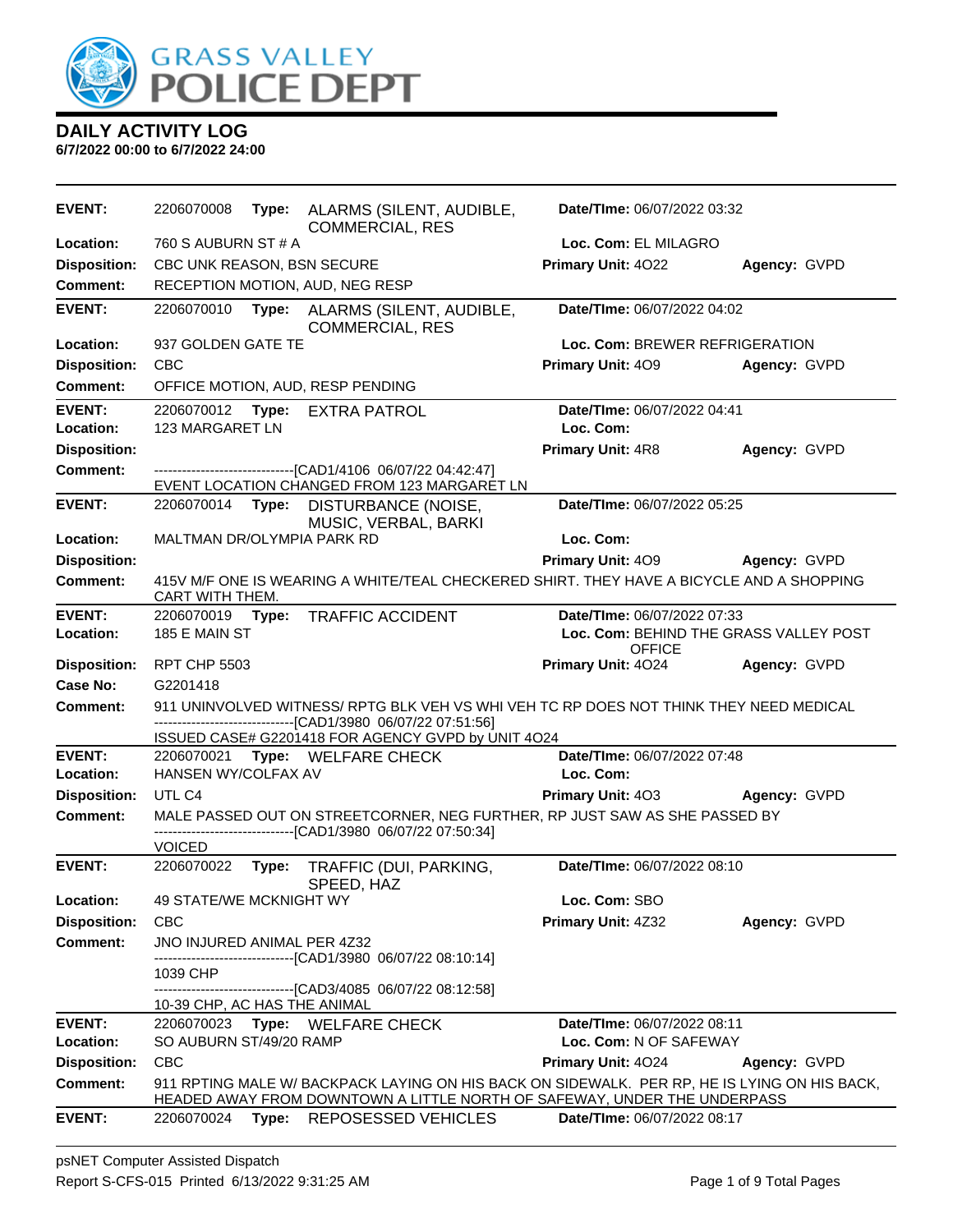

| <b>Disposition:</b><br><b>Primary Unit:</b><br><b>HBD</b><br>Agency: GVPD<br><b>Comment:</b><br>OWNER UNAWARE<br>-------------------------------[CAD3/4085 06/07/22 08:18:14]<br>GRY VERSA<br>-------------------------------[CAD3/4085 06/07/22 08:26:25]<br>FCN/3692213201773<br>------------------------------[CAD3/4085 06/07/22 08:30:47]<br>PREVIOUS FCN ENTERED IN ERROR<br>------------------------------[CAD3/4085 06/07/22 08:31:33]<br>FCN/3702215801362 CORRECTED<br>***** EVENT CLOSED BY CAD3<br><b>EVENT:</b><br>Date/TIme: 06/07/2022 09:19<br>2206070035 Type:<br>THEFT (GRAND, PETTY, FROM<br>MERCHANT)<br>Loc. Com:<br>148 OLYMPIA PARK RD<br><b>Disposition:</b><br><b>CBC</b><br><b>Primary Unit: 402</b><br>Agency: GVPD<br><b>Comment:</b><br>NORCAL RIDER"S CHOICE<br>--------------------------------[4O2/MDT 06/07/22 11:08]<br>FOLLOW UP W SUBJECT FOR CIVIL STANDBY<br><b>EVENT:</b><br>Date/TIme: 06/07/2022 09:40<br>2206070045 Type: SERVICE, CIVIL, SUBPOENA<br>276 GATES PL<br>Location:<br>Loc. Com:<br><b>Disposition:</b><br><b>NS</b><br>Primary Unit: 4V72<br>Agency: GVPD<br>Comment:<br>--------------------------------[CAD1/3980 06/07/22 09:41:48]<br>EVENT LOCATION CHANGED FROM LOCATION 1<br>Date/TIme: 06/07/2022 09:50<br><b>EVENT:</b><br>2206070047 Type: SERVICE, CIVIL, SUBPOENA<br>265 SUTTON WY #822<br>Loc. Com:<br>Location:<br><b>Disposition:</b><br><b>NS</b><br><b>Primary Unit: 4V72</b><br>Agency: GVPD<br><b>Comment:</b><br>-------------------------------[CAD1/3980 06/07/22 09:50:55]<br>EVENT LOCATION CHANGED FROM 265 SUTTON WY 822<br><b>EVENT:</b><br>Date/TIme: 06/07/2022 10:18<br>2206070055 Type: THEFT (GRAND, PETTY, FROM<br>MERCHANT)<br>Loc. Com:<br>Location:<br>125 BERRYMAN ST #3<br><b>Disposition:</b><br><b>RPT</b><br>Primary Unit: 4021<br>Agency: GVPD<br>Case No:<br>G2201419<br>RP STANDING BY AT GVPD TO REPORT STOLEN SOC SEC CARD, ADVISED HE NEEDED A POLICE REPORT<br><b>Comment:</b><br>-------------------------------[CAD3/4085 06/07/22 10:18:42]<br>EVENT CALL TYPE CHANGED FROM FRA<br>-------------------------------[CAD3/4085 06/07/22 10:35:21]<br>ISSUED CASE# G2201419 FOR AGENCY GVPD by UNIT 4O21<br>Date/TIme: 06/07/2022 10:31<br><b>EVENT:</b><br>2206070059<br>Type: 911 UNKNOWN<br>(HANGUPS, ABAN'S)<br>LAT: 39.23755800 LONG: -121.037374<br>Loc. Com:<br><b>HBD</b><br><b>Disposition:</b><br><b>Primary Unit:</b><br>Agency: GVPD<br><b>Comment:</b><br>911 HANG UP<br>-------------------[CAD3/4085_06/07/22 10:31:48]<br>ON CALLBACK, MSG STATES CALL CANNOT GO THROUGH.<br>***** EVENT CLOSED BY CAD1<br><b>EVENT:</b><br>2206070072 Type: SERVICE, CIVIL, SUBPOENA<br>Date/TIme: 06/07/2022 11:13<br>Loc. Com:<br>Location:<br>367 CLARK ST<br>GS<br><b>Disposition:</b><br>Primary Unit: 4V72<br>Agency: GVPD<br><b>Comment:</b><br>-------------------------------[CAD1/3980 06/07/22 11:18:22]<br>EVENT LOCATION CHANGED FROM 367 CLARK ST | Location: | 319 RAILROAD AV | Loc. Com: ADVANCED TOWING 530 477 5400 |  |
|-------------------------------------------------------------------------------------------------------------------------------------------------------------------------------------------------------------------------------------------------------------------------------------------------------------------------------------------------------------------------------------------------------------------------------------------------------------------------------------------------------------------------------------------------------------------------------------------------------------------------------------------------------------------------------------------------------------------------------------------------------------------------------------------------------------------------------------------------------------------------------------------------------------------------------------------------------------------------------------------------------------------------------------------------------------------------------------------------------------------------------------------------------------------------------------------------------------------------------------------------------------------------------------------------------------------------------------------------------------------------------------------------------------------------------------------------------------------------------------------------------------------------------------------------------------------------------------------------------------------------------------------------------------------------------------------------------------------------------------------------------------------------------------------------------------------------------------------------------------------------------------------------------------------------------------------------------------------------------------------------------------------------------------------------------------------------------------------------------------------------------------------------------------------------------------------------------------------------------------------------------------------------------------------------------------------------------------------------------------------------------------------------------------------------------------------------------------------------------------------------------------------------------------------------------------------------------------------------------------------------------------------------------------------------------------------------------------------------------------------------------------------------------------------------------------------------------------------------------------------------------------------------------------------------------------------------------------------------|-----------|-----------------|----------------------------------------|--|
|                                                                                                                                                                                                                                                                                                                                                                                                                                                                                                                                                                                                                                                                                                                                                                                                                                                                                                                                                                                                                                                                                                                                                                                                                                                                                                                                                                                                                                                                                                                                                                                                                                                                                                                                                                                                                                                                                                                                                                                                                                                                                                                                                                                                                                                                                                                                                                                                                                                                                                                                                                                                                                                                                                                                                                                                                                                                                                                                                                         |           |                 |                                        |  |
|                                                                                                                                                                                                                                                                                                                                                                                                                                                                                                                                                                                                                                                                                                                                                                                                                                                                                                                                                                                                                                                                                                                                                                                                                                                                                                                                                                                                                                                                                                                                                                                                                                                                                                                                                                                                                                                                                                                                                                                                                                                                                                                                                                                                                                                                                                                                                                                                                                                                                                                                                                                                                                                                                                                                                                                                                                                                                                                                                                         |           |                 |                                        |  |
|                                                                                                                                                                                                                                                                                                                                                                                                                                                                                                                                                                                                                                                                                                                                                                                                                                                                                                                                                                                                                                                                                                                                                                                                                                                                                                                                                                                                                                                                                                                                                                                                                                                                                                                                                                                                                                                                                                                                                                                                                                                                                                                                                                                                                                                                                                                                                                                                                                                                                                                                                                                                                                                                                                                                                                                                                                                                                                                                                                         |           |                 |                                        |  |
|                                                                                                                                                                                                                                                                                                                                                                                                                                                                                                                                                                                                                                                                                                                                                                                                                                                                                                                                                                                                                                                                                                                                                                                                                                                                                                                                                                                                                                                                                                                                                                                                                                                                                                                                                                                                                                                                                                                                                                                                                                                                                                                                                                                                                                                                                                                                                                                                                                                                                                                                                                                                                                                                                                                                                                                                                                                                                                                                                                         |           |                 |                                        |  |
|                                                                                                                                                                                                                                                                                                                                                                                                                                                                                                                                                                                                                                                                                                                                                                                                                                                                                                                                                                                                                                                                                                                                                                                                                                                                                                                                                                                                                                                                                                                                                                                                                                                                                                                                                                                                                                                                                                                                                                                                                                                                                                                                                                                                                                                                                                                                                                                                                                                                                                                                                                                                                                                                                                                                                                                                                                                                                                                                                                         |           |                 |                                        |  |
|                                                                                                                                                                                                                                                                                                                                                                                                                                                                                                                                                                                                                                                                                                                                                                                                                                                                                                                                                                                                                                                                                                                                                                                                                                                                                                                                                                                                                                                                                                                                                                                                                                                                                                                                                                                                                                                                                                                                                                                                                                                                                                                                                                                                                                                                                                                                                                                                                                                                                                                                                                                                                                                                                                                                                                                                                                                                                                                                                                         |           |                 |                                        |  |
|                                                                                                                                                                                                                                                                                                                                                                                                                                                                                                                                                                                                                                                                                                                                                                                                                                                                                                                                                                                                                                                                                                                                                                                                                                                                                                                                                                                                                                                                                                                                                                                                                                                                                                                                                                                                                                                                                                                                                                                                                                                                                                                                                                                                                                                                                                                                                                                                                                                                                                                                                                                                                                                                                                                                                                                                                                                                                                                                                                         |           |                 |                                        |  |
|                                                                                                                                                                                                                                                                                                                                                                                                                                                                                                                                                                                                                                                                                                                                                                                                                                                                                                                                                                                                                                                                                                                                                                                                                                                                                                                                                                                                                                                                                                                                                                                                                                                                                                                                                                                                                                                                                                                                                                                                                                                                                                                                                                                                                                                                                                                                                                                                                                                                                                                                                                                                                                                                                                                                                                                                                                                                                                                                                                         | Location: |                 |                                        |  |
|                                                                                                                                                                                                                                                                                                                                                                                                                                                                                                                                                                                                                                                                                                                                                                                                                                                                                                                                                                                                                                                                                                                                                                                                                                                                                                                                                                                                                                                                                                                                                                                                                                                                                                                                                                                                                                                                                                                                                                                                                                                                                                                                                                                                                                                                                                                                                                                                                                                                                                                                                                                                                                                                                                                                                                                                                                                                                                                                                                         |           |                 |                                        |  |
|                                                                                                                                                                                                                                                                                                                                                                                                                                                                                                                                                                                                                                                                                                                                                                                                                                                                                                                                                                                                                                                                                                                                                                                                                                                                                                                                                                                                                                                                                                                                                                                                                                                                                                                                                                                                                                                                                                                                                                                                                                                                                                                                                                                                                                                                                                                                                                                                                                                                                                                                                                                                                                                                                                                                                                                                                                                                                                                                                                         |           |                 |                                        |  |
|                                                                                                                                                                                                                                                                                                                                                                                                                                                                                                                                                                                                                                                                                                                                                                                                                                                                                                                                                                                                                                                                                                                                                                                                                                                                                                                                                                                                                                                                                                                                                                                                                                                                                                                                                                                                                                                                                                                                                                                                                                                                                                                                                                                                                                                                                                                                                                                                                                                                                                                                                                                                                                                                                                                                                                                                                                                                                                                                                                         |           |                 |                                        |  |
|                                                                                                                                                                                                                                                                                                                                                                                                                                                                                                                                                                                                                                                                                                                                                                                                                                                                                                                                                                                                                                                                                                                                                                                                                                                                                                                                                                                                                                                                                                                                                                                                                                                                                                                                                                                                                                                                                                                                                                                                                                                                                                                                                                                                                                                                                                                                                                                                                                                                                                                                                                                                                                                                                                                                                                                                                                                                                                                                                                         |           |                 |                                        |  |
|                                                                                                                                                                                                                                                                                                                                                                                                                                                                                                                                                                                                                                                                                                                                                                                                                                                                                                                                                                                                                                                                                                                                                                                                                                                                                                                                                                                                                                                                                                                                                                                                                                                                                                                                                                                                                                                                                                                                                                                                                                                                                                                                                                                                                                                                                                                                                                                                                                                                                                                                                                                                                                                                                                                                                                                                                                                                                                                                                                         |           |                 |                                        |  |
|                                                                                                                                                                                                                                                                                                                                                                                                                                                                                                                                                                                                                                                                                                                                                                                                                                                                                                                                                                                                                                                                                                                                                                                                                                                                                                                                                                                                                                                                                                                                                                                                                                                                                                                                                                                                                                                                                                                                                                                                                                                                                                                                                                                                                                                                                                                                                                                                                                                                                                                                                                                                                                                                                                                                                                                                                                                                                                                                                                         |           |                 |                                        |  |
|                                                                                                                                                                                                                                                                                                                                                                                                                                                                                                                                                                                                                                                                                                                                                                                                                                                                                                                                                                                                                                                                                                                                                                                                                                                                                                                                                                                                                                                                                                                                                                                                                                                                                                                                                                                                                                                                                                                                                                                                                                                                                                                                                                                                                                                                                                                                                                                                                                                                                                                                                                                                                                                                                                                                                                                                                                                                                                                                                                         |           |                 |                                        |  |
|                                                                                                                                                                                                                                                                                                                                                                                                                                                                                                                                                                                                                                                                                                                                                                                                                                                                                                                                                                                                                                                                                                                                                                                                                                                                                                                                                                                                                                                                                                                                                                                                                                                                                                                                                                                                                                                                                                                                                                                                                                                                                                                                                                                                                                                                                                                                                                                                                                                                                                                                                                                                                                                                                                                                                                                                                                                                                                                                                                         |           |                 |                                        |  |
|                                                                                                                                                                                                                                                                                                                                                                                                                                                                                                                                                                                                                                                                                                                                                                                                                                                                                                                                                                                                                                                                                                                                                                                                                                                                                                                                                                                                                                                                                                                                                                                                                                                                                                                                                                                                                                                                                                                                                                                                                                                                                                                                                                                                                                                                                                                                                                                                                                                                                                                                                                                                                                                                                                                                                                                                                                                                                                                                                                         |           |                 |                                        |  |
|                                                                                                                                                                                                                                                                                                                                                                                                                                                                                                                                                                                                                                                                                                                                                                                                                                                                                                                                                                                                                                                                                                                                                                                                                                                                                                                                                                                                                                                                                                                                                                                                                                                                                                                                                                                                                                                                                                                                                                                                                                                                                                                                                                                                                                                                                                                                                                                                                                                                                                                                                                                                                                                                                                                                                                                                                                                                                                                                                                         |           |                 |                                        |  |
|                                                                                                                                                                                                                                                                                                                                                                                                                                                                                                                                                                                                                                                                                                                                                                                                                                                                                                                                                                                                                                                                                                                                                                                                                                                                                                                                                                                                                                                                                                                                                                                                                                                                                                                                                                                                                                                                                                                                                                                                                                                                                                                                                                                                                                                                                                                                                                                                                                                                                                                                                                                                                                                                                                                                                                                                                                                                                                                                                                         |           |                 |                                        |  |
|                                                                                                                                                                                                                                                                                                                                                                                                                                                                                                                                                                                                                                                                                                                                                                                                                                                                                                                                                                                                                                                                                                                                                                                                                                                                                                                                                                                                                                                                                                                                                                                                                                                                                                                                                                                                                                                                                                                                                                                                                                                                                                                                                                                                                                                                                                                                                                                                                                                                                                                                                                                                                                                                                                                                                                                                                                                                                                                                                                         |           |                 |                                        |  |
|                                                                                                                                                                                                                                                                                                                                                                                                                                                                                                                                                                                                                                                                                                                                                                                                                                                                                                                                                                                                                                                                                                                                                                                                                                                                                                                                                                                                                                                                                                                                                                                                                                                                                                                                                                                                                                                                                                                                                                                                                                                                                                                                                                                                                                                                                                                                                                                                                                                                                                                                                                                                                                                                                                                                                                                                                                                                                                                                                                         |           |                 |                                        |  |
|                                                                                                                                                                                                                                                                                                                                                                                                                                                                                                                                                                                                                                                                                                                                                                                                                                                                                                                                                                                                                                                                                                                                                                                                                                                                                                                                                                                                                                                                                                                                                                                                                                                                                                                                                                                                                                                                                                                                                                                                                                                                                                                                                                                                                                                                                                                                                                                                                                                                                                                                                                                                                                                                                                                                                                                                                                                                                                                                                                         |           |                 |                                        |  |
|                                                                                                                                                                                                                                                                                                                                                                                                                                                                                                                                                                                                                                                                                                                                                                                                                                                                                                                                                                                                                                                                                                                                                                                                                                                                                                                                                                                                                                                                                                                                                                                                                                                                                                                                                                                                                                                                                                                                                                                                                                                                                                                                                                                                                                                                                                                                                                                                                                                                                                                                                                                                                                                                                                                                                                                                                                                                                                                                                                         |           |                 |                                        |  |
|                                                                                                                                                                                                                                                                                                                                                                                                                                                                                                                                                                                                                                                                                                                                                                                                                                                                                                                                                                                                                                                                                                                                                                                                                                                                                                                                                                                                                                                                                                                                                                                                                                                                                                                                                                                                                                                                                                                                                                                                                                                                                                                                                                                                                                                                                                                                                                                                                                                                                                                                                                                                                                                                                                                                                                                                                                                                                                                                                                         |           |                 |                                        |  |
|                                                                                                                                                                                                                                                                                                                                                                                                                                                                                                                                                                                                                                                                                                                                                                                                                                                                                                                                                                                                                                                                                                                                                                                                                                                                                                                                                                                                                                                                                                                                                                                                                                                                                                                                                                                                                                                                                                                                                                                                                                                                                                                                                                                                                                                                                                                                                                                                                                                                                                                                                                                                                                                                                                                                                                                                                                                                                                                                                                         |           |                 |                                        |  |
|                                                                                                                                                                                                                                                                                                                                                                                                                                                                                                                                                                                                                                                                                                                                                                                                                                                                                                                                                                                                                                                                                                                                                                                                                                                                                                                                                                                                                                                                                                                                                                                                                                                                                                                                                                                                                                                                                                                                                                                                                                                                                                                                                                                                                                                                                                                                                                                                                                                                                                                                                                                                                                                                                                                                                                                                                                                                                                                                                                         |           |                 |                                        |  |
|                                                                                                                                                                                                                                                                                                                                                                                                                                                                                                                                                                                                                                                                                                                                                                                                                                                                                                                                                                                                                                                                                                                                                                                                                                                                                                                                                                                                                                                                                                                                                                                                                                                                                                                                                                                                                                                                                                                                                                                                                                                                                                                                                                                                                                                                                                                                                                                                                                                                                                                                                                                                                                                                                                                                                                                                                                                                                                                                                                         |           |                 |                                        |  |
|                                                                                                                                                                                                                                                                                                                                                                                                                                                                                                                                                                                                                                                                                                                                                                                                                                                                                                                                                                                                                                                                                                                                                                                                                                                                                                                                                                                                                                                                                                                                                                                                                                                                                                                                                                                                                                                                                                                                                                                                                                                                                                                                                                                                                                                                                                                                                                                                                                                                                                                                                                                                                                                                                                                                                                                                                                                                                                                                                                         | Location: |                 |                                        |  |
|                                                                                                                                                                                                                                                                                                                                                                                                                                                                                                                                                                                                                                                                                                                                                                                                                                                                                                                                                                                                                                                                                                                                                                                                                                                                                                                                                                                                                                                                                                                                                                                                                                                                                                                                                                                                                                                                                                                                                                                                                                                                                                                                                                                                                                                                                                                                                                                                                                                                                                                                                                                                                                                                                                                                                                                                                                                                                                                                                                         |           |                 |                                        |  |
|                                                                                                                                                                                                                                                                                                                                                                                                                                                                                                                                                                                                                                                                                                                                                                                                                                                                                                                                                                                                                                                                                                                                                                                                                                                                                                                                                                                                                                                                                                                                                                                                                                                                                                                                                                                                                                                                                                                                                                                                                                                                                                                                                                                                                                                                                                                                                                                                                                                                                                                                                                                                                                                                                                                                                                                                                                                                                                                                                                         |           |                 |                                        |  |
|                                                                                                                                                                                                                                                                                                                                                                                                                                                                                                                                                                                                                                                                                                                                                                                                                                                                                                                                                                                                                                                                                                                                                                                                                                                                                                                                                                                                                                                                                                                                                                                                                                                                                                                                                                                                                                                                                                                                                                                                                                                                                                                                                                                                                                                                                                                                                                                                                                                                                                                                                                                                                                                                                                                                                                                                                                                                                                                                                                         |           |                 |                                        |  |
|                                                                                                                                                                                                                                                                                                                                                                                                                                                                                                                                                                                                                                                                                                                                                                                                                                                                                                                                                                                                                                                                                                                                                                                                                                                                                                                                                                                                                                                                                                                                                                                                                                                                                                                                                                                                                                                                                                                                                                                                                                                                                                                                                                                                                                                                                                                                                                                                                                                                                                                                                                                                                                                                                                                                                                                                                                                                                                                                                                         |           |                 |                                        |  |
|                                                                                                                                                                                                                                                                                                                                                                                                                                                                                                                                                                                                                                                                                                                                                                                                                                                                                                                                                                                                                                                                                                                                                                                                                                                                                                                                                                                                                                                                                                                                                                                                                                                                                                                                                                                                                                                                                                                                                                                                                                                                                                                                                                                                                                                                                                                                                                                                                                                                                                                                                                                                                                                                                                                                                                                                                                                                                                                                                                         |           |                 |                                        |  |
|                                                                                                                                                                                                                                                                                                                                                                                                                                                                                                                                                                                                                                                                                                                                                                                                                                                                                                                                                                                                                                                                                                                                                                                                                                                                                                                                                                                                                                                                                                                                                                                                                                                                                                                                                                                                                                                                                                                                                                                                                                                                                                                                                                                                                                                                                                                                                                                                                                                                                                                                                                                                                                                                                                                                                                                                                                                                                                                                                                         |           |                 |                                        |  |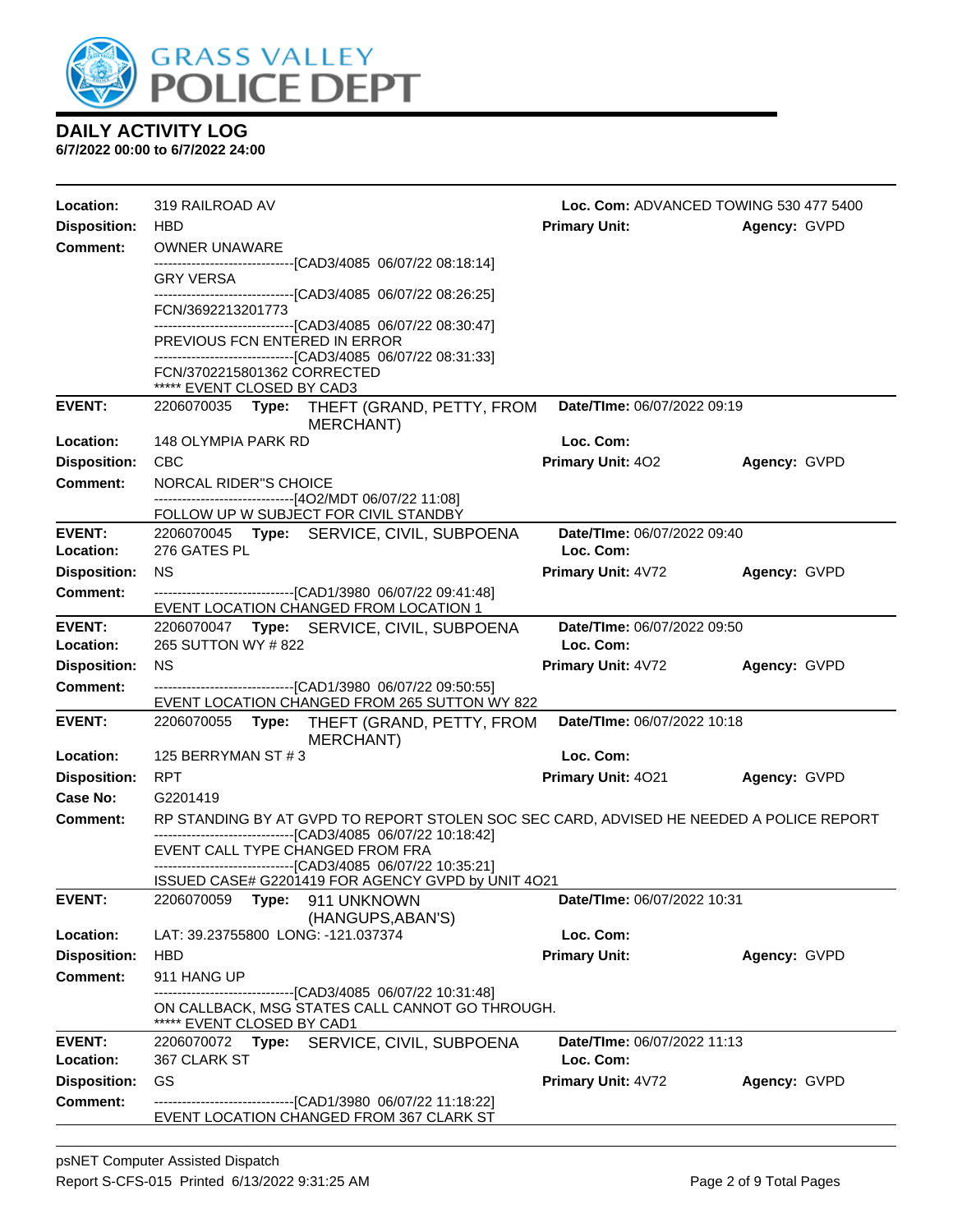

| <b>DAILY ACTIVITY LOG</b>        |  |  |  |
|----------------------------------|--|--|--|
| 6/7/2022 00:00 to 6/7/2022 24:00 |  |  |  |

**EVENT:** 2206070075 **Type:** ORDINANCES (COUNTY/MUNICIPAL) **Date/TIme:** 06/07/2022 11:33 **Location:** 2094 NEVADA CITY HY **Loc. Com:** BUS STOP NEAR **Disposition:** CBC **Primary Unit:** 4O2 **Agency:** GVPD **Comment:** RP REPORTING SHORT AND THIN XRAY, 35-40YO, CURLY BRO HAIR, LOOKS LIKE SHE HAS A ICE CHEST WITH HER. XRAY APPEARS TO BE CAMPING IN THE BUS STOP AND USING IT AS A RESTROOM. RP WANTS HER MOVED ALONG ---[CAD3/4085 06/07/22 11:44:59] 10-39 MED FOR CODE 2 RESP ------------------------------[4O2/MDT 06/07/22 11:58] CONTACT MADE W FEMALE WHO IS SEEKING MED TREATMENT AT UC DAVIS, DECLINED MED AT SNMH. NOW WANTS TRANSPORT BACK TO TRUCKEE...CBC W FOLLOW UP **EVENT:** 2206070080 **Type:** FRAUD **Date/TIme:** 06/07/2022 11:53 **Location:** 972 WE MAIN ST **Loc. Com: Disposition:** HBD WILL CB WHEN AVAIL **Primary Unit: Agency:** GVPD **Comment:** RP RPTG HE LOST \$4,200 OVER INTERNET SCAM \*\*\*\*\* EVENT CLOSED BY CAD1 WITH COMMENT-WILL CB WHEN AVAIL **EVENT:** 2206070087 **Type:** CITIZEN ASSIST (CIVIL STANDBY'S, LOCKOUT **Date/TIme:** 06/07/2022 12:21 **Location:** 126 W BERRYHILL DR # 204 **Loc. Com:** BERRYHILL APARTMENTS **Disposition:** CBC **Primary Unit:** 4O24 **Agency:** GVPD **Comment:** RP REQG STANDBY TO FIND OUT IF HER EX IS STILL LIVING THERE, REQG 1021 FIRST **EVENT:** 2206070090 **Type:** TRAFFIC ACCIDENT **Date/TIme:** 06/07/2022 12:34 **Location:** WE MCKNIGHT WY/TAYLORVILLE RD **Loc. Com: Disposition:** RPT 55503 **Primary Unit:** 4O24 **Agency:** GVPD **Case No:** G2201421 **Comment:** 911 1182, GRY TOYT CAMRY AND BLU FORD RANGER, NOT BLOCKING ON SHOULDER. RP ADVISES HE HAS HIS WIFE WHO HAS ALZHEIMERS IS WITH HIM SO HE WILL NEED TO BE DEALING WITH HER WHILE REPORTING -[CAD2/4132 06/07/22 12:54:55] ISSUED CASE# G2201421 FOR AGENCY GVPD by UNIT 4O24 **EVENT:** 2206070096 **Type:** SUSPICIOUS CIRCUMSTANCE (VEHICLE, PERSON **Date/TIme:** 06/07/2022 13:11 **Location:** 1221 E MAIN ST **Loc. Com:** HOLIDAY LODGE **Disposition:** INF BEAT OFFICER ADVISED **Primary Unit:** 4O2 **Agency:** GVPD **Comment:** RP REPORTING MALE CHECKED HIMSELF IN LAST NIGHT. MALE PROCEEDED TO GET HBD, TRIED TO ASK RP AND ANOTHER XRAY FOR A RIDE, WHICH RP DECLINED. RP ADVISES SUBJ STATED HE WAS FROM NEW YORK, GOT INTO A 415 WITH STAFF. RP ADVISES STAFF MADE SUBJ LEAVE THE PROPERTY, BUT HE HAS COME BACK SEVERAL TIMES AND ASKED FOR RIDES. RP STATES HE IS ASSOCIATED WITH ANOTHER XRAY WHO IS NOW SITTING IN THE PARKING LOT LOOKING AROUND THROUGH VEHS. HFA MED DRK HAIR AND BLK TOP. RP FINDS IT SUS AND THINKS SOMETHING BAD IS GOING TO HAPPEN. RP WISHES TO REMAIN ANON. **EVENT:** 2206070097 **Type:** 911 UNKNOWN (HANGUPS,ABAN'S) **Date/TIme:** 06/07/2022 13:11 **Location:** 131 EUREKA ST **Loc. Com:** HILLTOP COMMONS **Disposition:** HBD **Primary Unit: Agency:** GVPD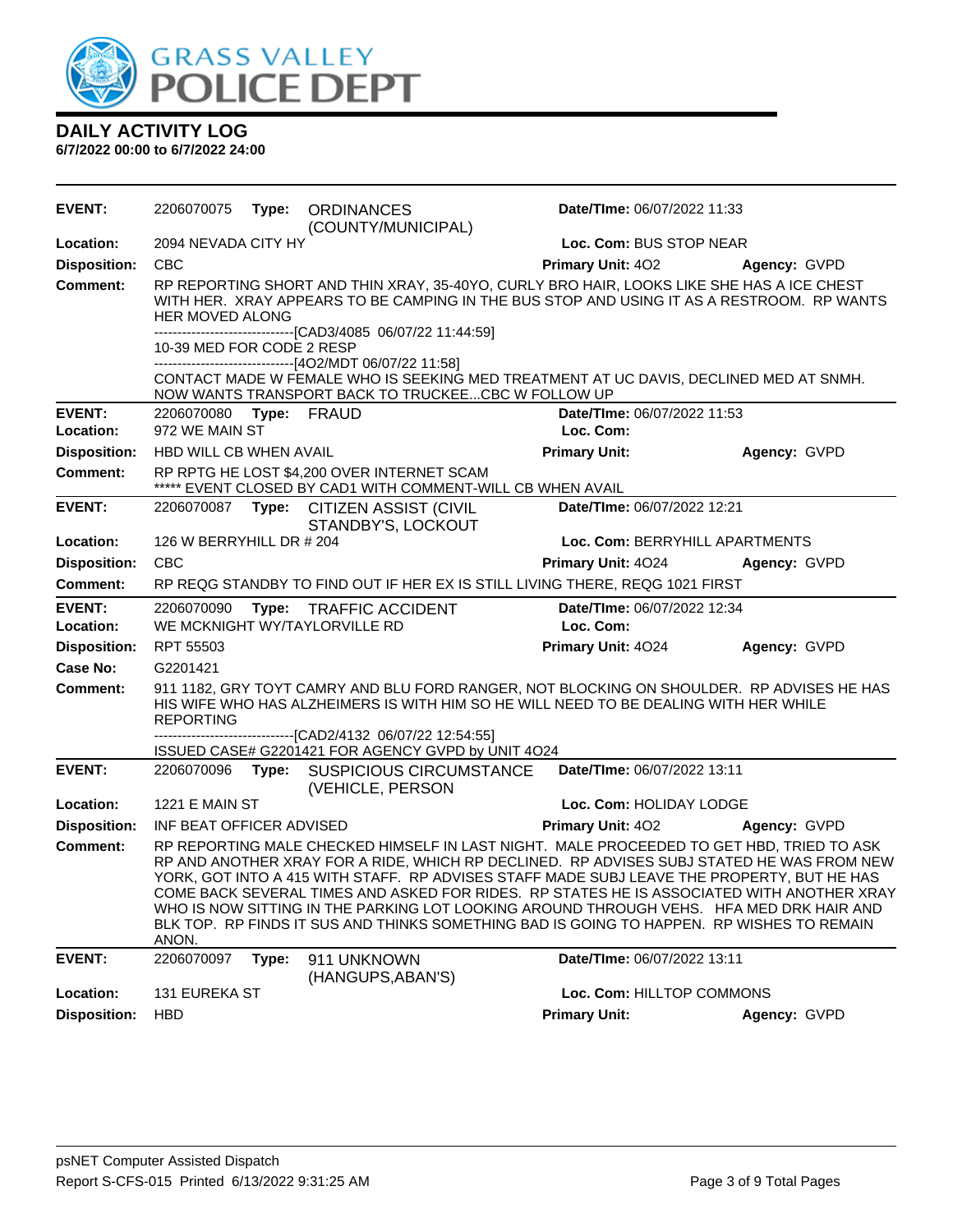

| Comment:                         | 911 OPEN LINE                                                                                                                               |                                            |              |
|----------------------------------|---------------------------------------------------------------------------------------------------------------------------------------------|--------------------------------------------|--------------|
|                                  | -------------------------------[CAD1/3980_06/07/22 13:13:00]<br>ON CB LINE PICKS UP AN HANGS UP                                             |                                            |              |
|                                  | ------------------------------[CAD3/4085 06/07/22 13:14:25]                                                                                 |                                            |              |
|                                  | EVENT LOCATION CHANGED FROM LAT: 39.22288100 LONG: -121.057158 GRASS VALLEY<br>-------------------------------[CAD3/4085 06/07/22 13:14:31] |                                            |              |
|                                  | RP CALLED BACK, ACCIDENTAL AND CODE 4.                                                                                                      |                                            |              |
|                                  | ***** EVENT CLOSED BY CAD3                                                                                                                  |                                            |              |
|                                  | -------------------------------[CAD1/3980 06/07/22 13:19:11]<br>ADD 911 HANG UP                                                             |                                            |              |
|                                  | ------------------------------[CAD1/3980 06/07/22 13:19:16]<br>ON ADD CB C4                                                                 |                                            |              |
|                                  |                                                                                                                                             |                                            |              |
| <b>EVENT:</b>                    | 2206070098 Type: ATTEMPT TO CONTACT                                                                                                         | Date/TIme: 06/07/2022 13:23                |              |
| Location:                        | 1020 WHISPERING PINES LN                                                                                                                    | Loc. Com:                                  |              |
| <b>Disposition:</b>              | <b>CBC</b>                                                                                                                                  | <b>Primary Unit: 4017</b>                  | Agency: GVPD |
| <b>Comment:</b>                  | TRANSIENT CAMP IN WOODED AREA BEHIND LISTED ADDRESS                                                                                         |                                            |              |
| <b>EVENT:</b>                    | 2206070100<br>Type: 911 UNKNOWN<br>(HANGUPS, ABAN'S)                                                                                        | Date/TIme: 06/07/2022 13:26                |              |
| Location:                        | 280 SIERRA COLLEGE DR # 120                                                                                                                 | Loc. Com: DIGNITY HEALTH                   |              |
| <b>Disposition:</b>              | <b>HBD</b>                                                                                                                                  | <b>Primary Unit:</b>                       | Agency: GVPD |
| <b>Comment:</b>                  | 911 ABAN                                                                                                                                    |                                            |              |
|                                  | ------------------------------[CAD3/4085 06/07/22 13:28:01]<br>ON CALLBACK, RINGS W/ NO ANSWER                                              |                                            |              |
|                                  | -------------------------------[CAD2/4132 06/07/22 13:36:00]                                                                                |                                            |              |
|                                  | PER 4S3 CLEAR EVENT<br>--------------------------------[CAD2/4132 06/07/22 13:36:03]                                                        |                                            |              |
|                                  | HBD.                                                                                                                                        |                                            |              |
|                                  | ***** EVENT CLOSED BY CAD2                                                                                                                  |                                            |              |
| <b>EVENT:</b>                    | 2206070106<br>Type: TRAFFIC (DUI, PARKING,<br>SPEED, HAZ                                                                                    | Date/TIme: 06/07/2022 13:43                |              |
| Location:                        | SUTTON WY/BRUNSWICK RD                                                                                                                      | Loc. Com:                                  |              |
| <b>Disposition:</b>              |                                                                                                                                             |                                            |              |
|                                  | HBD LOG PER 4S3                                                                                                                             | <b>Primary Unit:</b>                       | Agency: GVPD |
| <b>Comment:</b>                  | 911 POSS 23152 DRIVER GRY HONDA APPROACHING BRUNSWICK. POOR CELL SIGNAL, CALL DROPPED                                                       |                                            |              |
|                                  | -------------------------------[CAD3/4085 06/07/22 13:44:33]<br>ON CALLBACK, LFT MSG                                                        |                                            |              |
|                                  | ------------------------------[CAD2/4132 06/07/22 13:44:49]                                                                                 |                                            |              |
|                                  | <b>VOICED</b><br>-------------------------------[CAD1/3980 06/07/22 13:45:40]                                                               |                                            |              |
|                                  | ADD 911 VEH TURNED LEFT ON BRUNSWICK TWRDS 49                                                                                               |                                            |              |
|                                  | ------------------------------[CAD2/4132 06/07/22 13:46:20]<br>4S3 ADVISED OUT OF POSITION                                                  |                                            |              |
|                                  | EVENT CLOSED BY CAD2 WITH COMMENT-LOG PER 4S3                                                                                               |                                            |              |
| <b>EVENT:</b>                    | 2206070112<br>Type:<br><b>CITIZEN ASSIST (CIVIL</b>                                                                                         | Date/TIme: 06/07/2022 14:11                |              |
| Location:                        | STANDBY'S, LOCKOUT<br>1262 SUTTON WY                                                                                                        | Loc. Com: HOSPITALITY HOUSE 530 271 7144   |              |
| <b>Disposition:</b>              | FI 98T, 2 CLEARED, 1 NO HISTORY                                                                                                             | Primary Unit: 4017                         | Agency: GVPD |
| <b>Comment:</b>                  | <b>CLEARANCE X1</b>                                                                                                                         |                                            |              |
|                                  | -----------------------[CAD3/4085 06/07/22 14:22:34]                                                                                        |                                            |              |
| <b>EVENT:</b>                    | RP CALLED BACK WITH 2 MORE FOR CLEARANCE.<br>2206070118<br>Type:<br><b>SUSPICIOUS CIRCUMSTANCE</b>                                          | Date/TIme: 06/07/2022 14:30                |              |
|                                  | (VEHICLE, PERSON                                                                                                                            |                                            |              |
| Location:<br><b>Disposition:</b> | 722 FREEMAN LN # L<br>CBC ADVISED TO THROW THE FOOD AWAY                                                                                    | Loc. Com: INDIA OVEN<br>Primary Unit: 4024 | Agency: GVPD |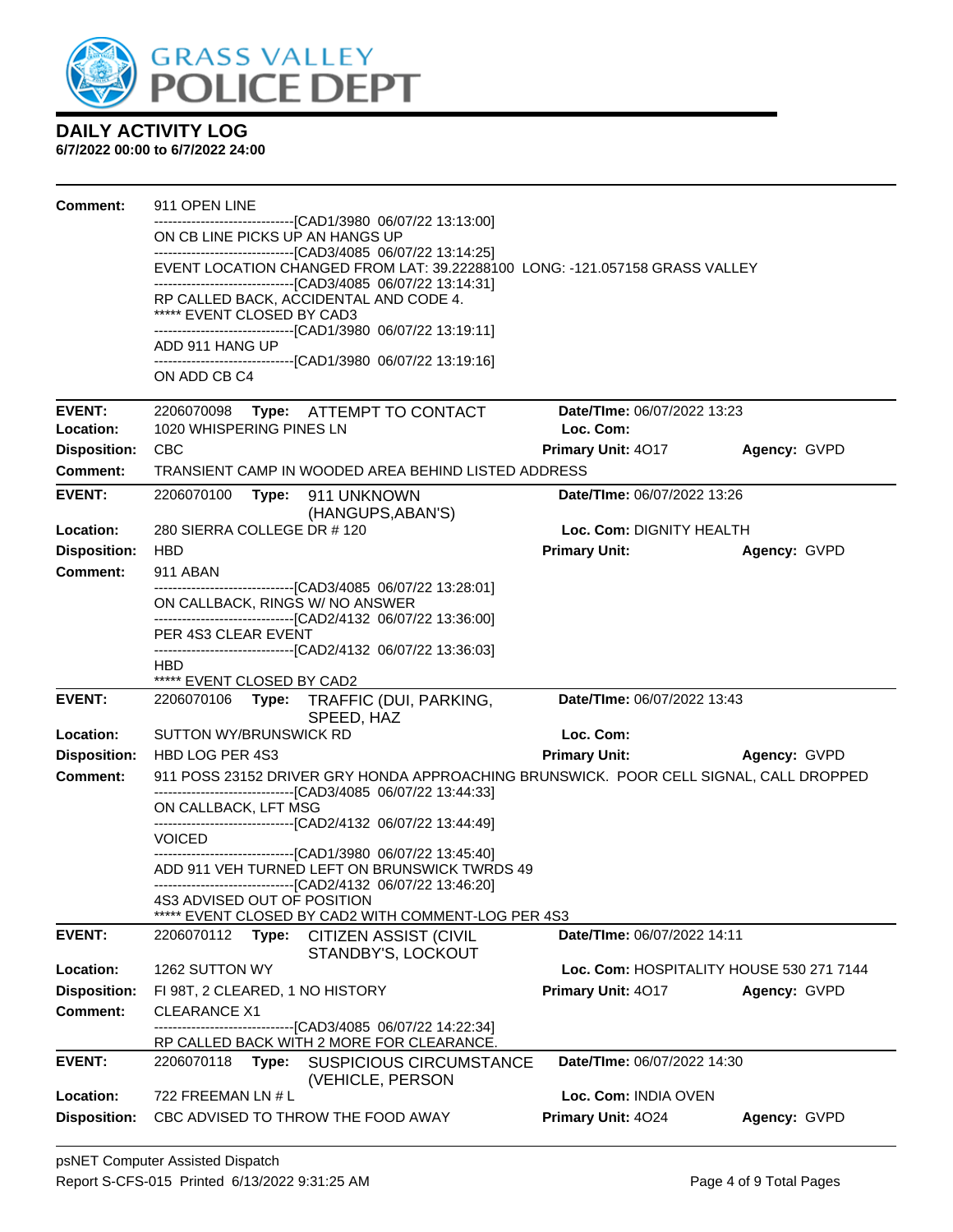

| <b>Comment:</b>                 | RP RPTG HE THINKS HE WAS DOUBLED DOSED ON PURPOSE WITH ONIONS AFTER HE TOLD THE BUSINESS<br>HE WAS ALLERGIC. RP HAS THE EVIDENCE FROZEN |                                          |                     |
|---------------------------------|-----------------------------------------------------------------------------------------------------------------------------------------|------------------------------------------|---------------------|
| <b>EVENT:</b>                   | 2206070124 Type: ORDINANCES<br>(COUNTY/MUNICIPAL)                                                                                       | Date/TIme: 06/07/2022 14:40              |                     |
| Location:                       | 2090 NEVADA CITY HY                                                                                                                     | Loc. Com: YUBA DOCS 530 274 5020         |                     |
| <b>Disposition:</b>             | <b>CBC</b>                                                                                                                              | <b>Primary Unit: 402</b>                 | Agency: GVPD        |
| <b>Comment:</b>                 | CALLER RPTING POSSIBLY AN XRAY PANDHANDLING IFO ABOVE LOCATION                                                                          |                                          |                     |
|                                 | ------------------------[4O2/MDT 06/07/22 15:20]                                                                                        |                                          |                     |
| <b>EVENT:</b>                   | <b>NEG PANHANDLING</b><br>2206070125 Type: TRAFFIC ACCIDENT                                                                             | Date/TIme: 06/07/2022 14:42              |                     |
| Location:                       | WE EMPIRE ST/SO AUBURN ST                                                                                                               | Loc. Com: PARKED ACF THE MARKET          |                     |
| <b>Disposition:</b>             | <b>RPT</b>                                                                                                                              | Primary Unit: 4D13                       | Agency: GVPD        |
| <b>Case No:</b>                 | G2201422                                                                                                                                |                                          |                     |
| Comment:                        | 1182 BETWEEN 2019 CEDAR BUILT SEMI 4FM3766 VS GRY TUNDRA 7V22239, REQG RPT                                                              |                                          |                     |
|                                 | -------------------------------[CAD1/3980 06/07/22 14:53:54]<br>PER 4S1/ SEE IF CHP WANTS TO HANDLE                                     |                                          |                     |
|                                 | --------------------------------[CAD1/3980 06/07/22 14:55:30]                                                                           |                                          |                     |
|                                 | 1039 CHP THEY CB IF THEY WANT IT                                                                                                        |                                          |                     |
|                                 | -------------------------------[CAD2/4132_06/07/22_14:59:51]<br>CHP CALLED BACK, THEY ARE NOT TAKING THE TA.                            |                                          |                     |
|                                 | -------------------------------[CAD3/4085 06/07/22 15:06:54]                                                                            |                                          |                     |
|                                 | ISSUED CASE# G2201422 FOR AGENCY GVPD by UNIT 4D13                                                                                      |                                          |                     |
| <b>EVENT:</b><br>Location:      | 2206070126 Type: VEH CITES, VIN, TOWS, DUI<br>305 PLEASANT ST                                                                           | Date/TIme: 06/07/2022 14:42<br>Loc. Com: |                     |
| <b>Disposition:</b>             | WA COURTESY WARNING                                                                                                                     | Primary Unit: 4024                       |                     |
| <b>Comment:</b>                 | CALLER RPTING A WHITE CHEVY PICKUP, MISING FRONT BUMPER, HAS BEEN SITTING AT LOCATION FOR                                               |                                          | <b>Agency: GVPD</b> |
|                                 | SEVERAL DAYS. NOT BLKING OR A HZRD.                                                                                                     |                                          |                     |
| <b>EVENT:</b>                   | 2206070130 Type: DOMESTIC VIOLENCE                                                                                                      | Date/TIme: 06/07/2022 14:50              |                     |
| Location:                       | 340 PLEASANT ST # 26                                                                                                                    | Loc. Com: GRASS VALLEY APARTMENTS        |                     |
| <b>Disposition:</b>             | CBC VERBAL ONLY, MEDIATED                                                                                                               | <b>Primary Unit: 402</b>                 | Agency: GVPD        |
| <b>Comment:</b>                 | 911 CALLER RPTING 415, HEARD ONLY, BTWN MALE AND XRAY<br>-------------------------------[CAD3/4085 06/07/22 14:51:51]                   |                                          |                     |
|                                 | 4S3 ADVISED                                                                                                                             |                                          |                     |
| <b>EVENT:</b>                   | 2206070133<br>Type: TRAFFIC (DUI, PARKING,                                                                                              | Date/TIme: 06/07/2022 15:01              |                     |
|                                 | SPEED, HAZ                                                                                                                              |                                          |                     |
| Location:                       | <b>FREEMAN LN/MILL ST</b><br>CBC VEH OOUT OF ROADWAY                                                                                    | Loc. Com:<br>Primary Unit: 4017          |                     |
| <b>Disposition:</b><br>Comment: | RP RPTG DISABLED VEH IN HAZARDOUS SPOT, GRY NISSAN VERSA LP 6ATS872 AND DRIVER IS                                                       |                                          | Agency: GVPD        |
|                                 | CURRENTLY ON THE PHONE WITH AAA. RP PULLED OVER WITH HAZARDS ON IN WHI DODGE RAM                                                        |                                          |                     |
| <b>EVENT:</b>                   | THEFT (GRAND, PETTY, FROM<br>2206070135<br>Type:                                                                                        | Date/TIme: 06/07/2022 15:05              |                     |
|                                 | <b>MERCHANT)</b>                                                                                                                        |                                          |                     |
| Location:                       | 601 BRIGHTON ST                                                                                                                         | Loc. Com:                                |                     |
| <b>Disposition:</b><br>Case No: | <b>RPT</b>                                                                                                                              | Primary Unit: 4D13                       | Agency: GVPD        |
| <b>Comment:</b>                 | G2201424<br>CALLER RPTNG STOLEN LIC PLATE: 5ANS190. NOTICED PLATE WAS MISSING THIS MORNING, SUPPOSED                                    |                                          |                     |
|                                 | TO BE ON A 2003 VW WAGON.                                                                                                               |                                          |                     |
|                                 | -------------------------------[CAD3/4085 06/07/22 16:20:06]                                                                            |                                          |                     |
|                                 | ISSUED CASE# G2201424 FOR AGENCY GVPD by UNIT 4D13                                                                                      |                                          |                     |
| <b>EVENT:</b>                   | 2206070140 Type:<br>TRAFFIC (DUI, PARKING,<br>SPEED, HAZ                                                                                | Date/TIme: 06/07/2022 15:19              |                     |
| Location:                       | 342 S SCHOOL ST                                                                                                                         | Loc. Com: BELL HILL SCHOOL               |                     |
| <b>Disposition:</b>             | <b>CBC</b>                                                                                                                              | Primary Unit: 402                        | Agency: GVPD        |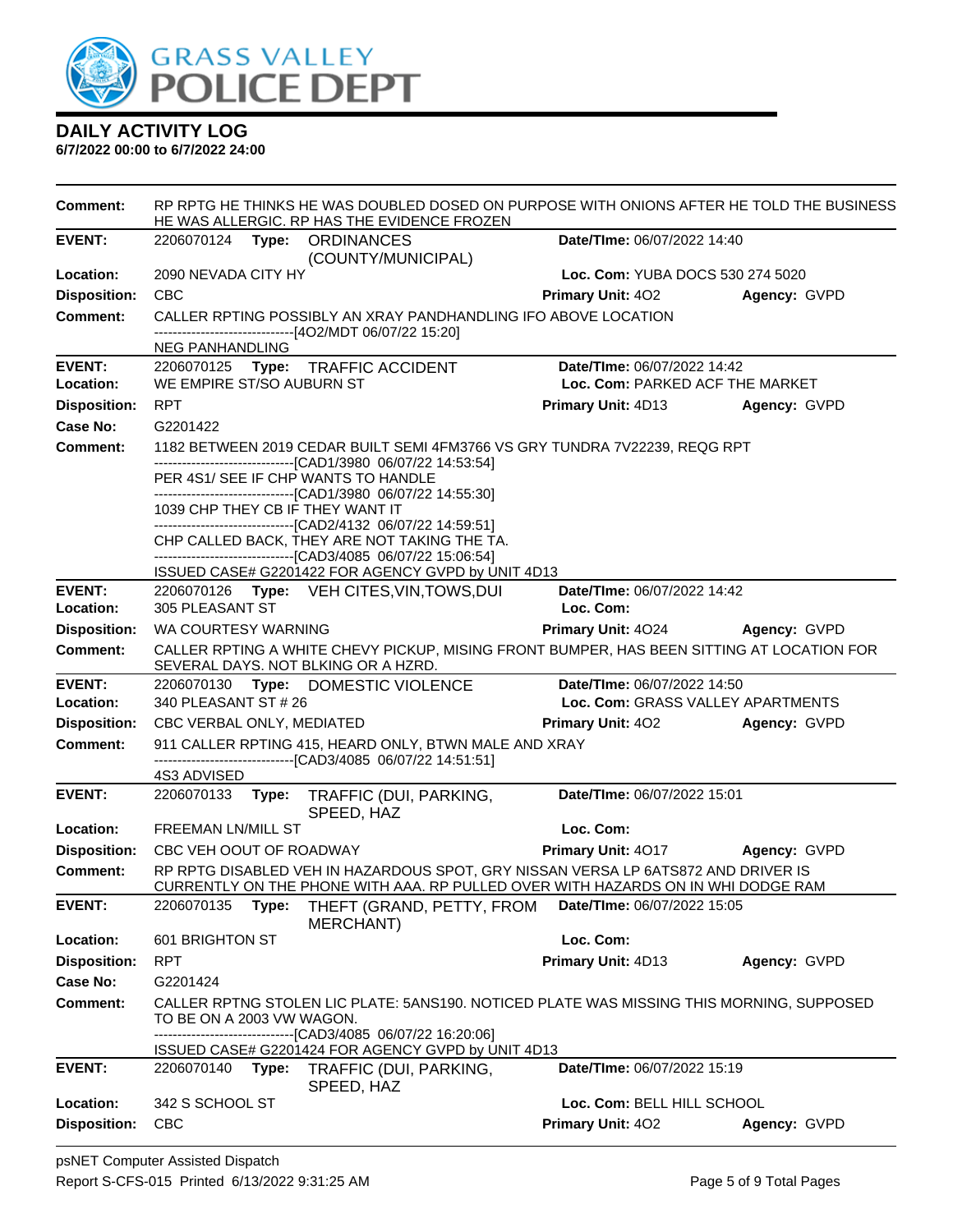

| <b>Comment:</b>     | ROADWORKERS BLOCKING LANES AND CAUSING A MAJOR TRAFFIC ISSUE.<br>-------------------------------[4O2/MDT 06/07/22 15:28] |       |                                                                                                                                    |                             |                                           |
|---------------------|--------------------------------------------------------------------------------------------------------------------------|-------|------------------------------------------------------------------------------------------------------------------------------------|-----------------------------|-------------------------------------------|
|                     |                                                                                                                          |       | LOCATED TREE WORKERS TRUCK AND ROAD SIGNS, NOT BLOCKING ROAD. CBC                                                                  |                             |                                           |
| <b>EVENT:</b>       |                                                                                                                          |       | 2206070141 Type: ANIMALS (ABUSE, LOOSE,<br>FOUND, INJURED)                                                                         | Date/TIme: 06/07/2022 15:21 |                                           |
| Location:           | 556 FREEMAN LN                                                                                                           |       |                                                                                                                                    | 477 4630                    | Loc. Com: GRASS VALLEY ANIMAL CONTROL 530 |
| <b>Disposition:</b> | CBC ANIMAL DISPATCHED                                                                                                    |       |                                                                                                                                    | <b>Primary Unit: 4D13</b>   | Agency: GVPD                              |
| <b>Comment:</b>     | <b>FOR DISPATCH</b>                                                                                                      |       |                                                                                                                                    |                             |                                           |
|                     |                                                                                                                          |       | -------------------------------[CAD3/4085 06/07/22 15:22:45]<br>EVENT LOCATION CHANGED FROM ANIMAL CONTROL                         |                             |                                           |
| <b>EVENT:</b>       |                                                                                                                          |       | 2206070144 Type: DISTURBANCE (NOISE,<br>MUSIC, VERBAL, BARKI                                                                       | Date/TIme: 06/07/2022 15:29 |                                           |
| Location:           | 1262 SUTTON WY                                                                                                           |       |                                                                                                                                    |                             | Loc. Com: HOSPITALITY HOUSE 530 271 7144  |
| <b>Disposition:</b> |                                                                                                                          |       | CBC SUBJ BEING XPORTED BY MEDICAL                                                                                                  | <b>Primary Unit: 402</b>    | Agency: GVPD                              |
| <b>Comment:</b>     |                                                                                                                          |       | STAFF RPTG SUBJ THREATENING PEOPLE AND DRINKING OUT OF A VODKA BOTTLE. LSW DRK BLU TSHIRT<br>AND JEANS. LAST SEEN BY THE BUS STOP. |                             |                                           |
|                     |                                                                                                                          |       | -------------------------------[CAD1/3980 06/07/22 15:31:31]                                                                       |                             |                                           |
|                     |                                                                                                                          |       | RP CALLED BACK RPTG SUBJ IS NOW REQG MEDICAL FOR ALC WITHDRAWALS<br>-------------------------------[CAD2/4132 06/07/22 15:32:18]   |                             |                                           |
|                     | CALFIRE 10-39                                                                                                            |       | -------------------------------[CAD2/4132 06/07/22 15:34:13]                                                                       |                             |                                           |
|                     | CALFIRE WILL STAGE                                                                                                       |       |                                                                                                                                    |                             |                                           |
|                     |                                                                                                                          |       | -------------------------------[CAD2/4132 06/07/22 15:37:18]                                                                       |                             |                                           |
|                     | 10-39 ADVISED TO ENTER                                                                                                   |       |                                                                                                                                    |                             |                                           |
| <b>EVENT:</b>       |                                                                                                                          |       | 2206070161 Type: DISTURBANCE (NOISE,<br>MUSIC, VERBAL, BARKI                                                                       | Date/TIme: 06/07/2022 16:41 |                                           |
| Location:           | 435 COLFAX AV                                                                                                            |       |                                                                                                                                    | Loc. Com:                   |                                           |
| <b>Disposition:</b> | RPT PLACED ON HOLD                                                                                                       |       |                                                                                                                                    | Primary Unit: 4D13          | Agency: GVPD                              |
| Case No:            | G2201425                                                                                                                 |       |                                                                                                                                    |                             |                                           |
| <b>Comment:</b>     |                                                                                                                          |       | 911 CALLER MALE YELLING AT XRAY CALLER<br>------------------------------[CAD2/4132_06/07/22 16:41:54]                              |                             |                                           |
|                     |                                                                                                                          |       | XRAY ADVISED TO STEP OUT OF THE HOUSE<br>-------------------------------[CAD2/4132 06/07/22 16:42:17]                              |                             |                                           |
|                     |                                                                                                                          |       | 16 YR OLD SON, YELLING AT CALLER, CALLER IS THE MOTHER.                                                                            |                             |                                           |
|                     |                                                                                                                          |       | -------------------------------[CAD2/4132 06/07/22 16:42:56]<br>HAS HISTORY OF MH, WAS 51-50. NEG WEAPONS IN THE HOME.             |                             |                                           |
|                     |                                                                                                                          |       | -------------------------------[CAD2/4132 06/07/22 16:44:18]                                                                       |                             |                                           |
|                     | HASN'T TAKEN THEM ALL WEEK.                                                                                              |       | CALLER IS IN THE SIDE YARD OF THE PROPERTY. NEG H&S OR ALCHOL. NEEDS TO BE ON MEDS, AND                                            |                             |                                           |
|                     |                                                                                                                          |       | -------------------------------[CAD2/4132 06/07/22 16:44:38]<br>CALLER NO LONGER SEES THE SUS.                                     |                             |                                           |
|                     |                                                                                                                          |       | -----------------[CAD2/4132 06/07/22 16:45:46]                                                                                     |                             |                                           |
|                     |                                                                                                                          |       | CALLER ADVISED PD ONSCENE, DISCONNECTED.                                                                                           |                             |                                           |
|                     |                                                                                                                          |       | -----------------[CAD3/4085_06/07/22 17:14:17]<br>ISSUED CASE# G2201425 FOR AGENCY GVPD by UNIT 4D13                               |                             |                                           |
| <b>EVENT:</b>       | 2206070170                                                                                                               | Type: | ANIMALS (ABUSE, LOOSE,                                                                                                             | Date/TIme: 06/07/2022 17:25 |                                           |
| Location:           |                                                                                                                          |       |                                                                                                                                    |                             |                                           |
|                     | 2054 NEVADA CITY HIGHWAY                                                                                                 |       | FOUND, INJURED)                                                                                                                    | Loc. Com: SAVE MART         |                                           |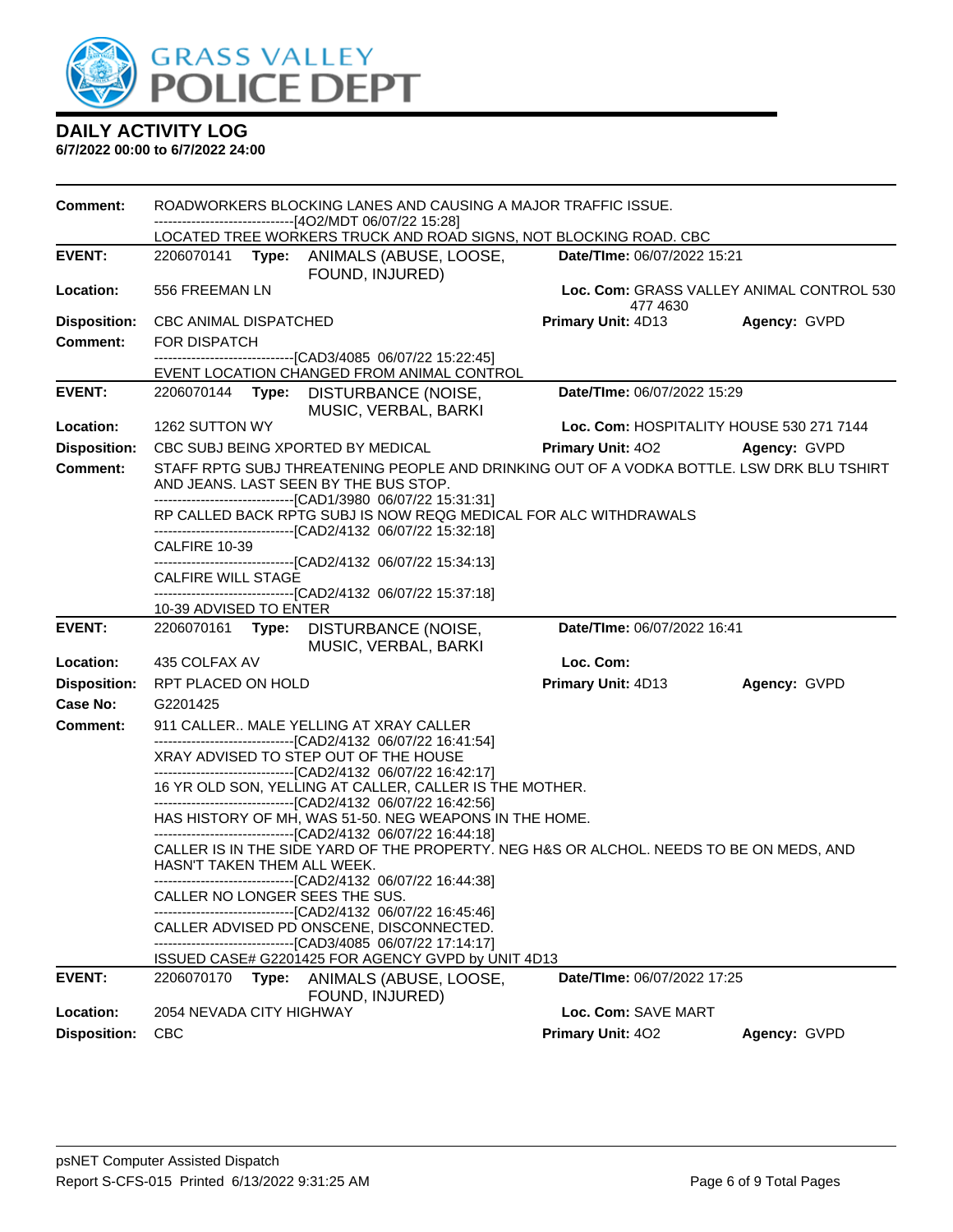

| <b>Comment:</b>                        | RP RPTG DOG LOCKED IN A SILVER VW LP 4GLA711, DOG IS BARKING POSS IN DISTRESS, LOCATED TO THE<br>LEFT IN THE P LOT IF FACING SAVE MART<br>--------------------------------[4O2/MDT 06/07/22 17:45]                                                            |                                    |              |
|----------------------------------------|---------------------------------------------------------------------------------------------------------------------------------------------------------------------------------------------------------------------------------------------------------------|------------------------------------|--------------|
|                                        | GOA, UTL                                                                                                                                                                                                                                                      |                                    |              |
|                                        | -------------------------------[4O2/MDT 06/07/22 17:49]<br>LOCATED VW                                                                                                                                                                                         |                                    |              |
|                                        | -------------------------------[4O2/MDT 06/07/22 18:03]                                                                                                                                                                                                       |                                    |              |
|                                        | UNABLE TO LOCATE OWNER, TEMP CHECK MADE OF THE COMPARTMENT PORTION OF THE VW, WAS AN<br>ACCEPTABLE TEMP, DOG NOT IN DURESS. CBC, FOLLOW UP IF NEEDED.                                                                                                         |                                    |              |
| <b>EVENT:</b>                          | 2206070180 Type: DISTURBANCE (NOISE,                                                                                                                                                                                                                          | Date/TIme: 06/07/2022 18:19        |              |
|                                        | MUSIC, VERBAL, BARKI                                                                                                                                                                                                                                          |                                    |              |
| Location:                              | 905 WE MAIN ST                                                                                                                                                                                                                                                | Loc. Com:                          |              |
| <b>Disposition:</b><br><b>Case No:</b> | <b>CIT CNRD</b>                                                                                                                                                                                                                                               | Primary Unit: 4024                 | Agency: GVPD |
| <b>Comment:</b>                        | G2201426<br>RPTING NEIGHBORS OUTFRONT OF ABOVE, UNKN IF PHYSICAL OR VEBRAL, HEARD ONLY BY RP                                                                                                                                                                  |                                    |              |
|                                        | -------------------------------[CAD2/4132 06/07/22 18:20:51]                                                                                                                                                                                                  |                                    |              |
|                                        | CALLER HEARS A MALE AND XRAY, ONGOING ISSUES AT THE PROPERTY.<br>-------------------------------[MERGED CAD3/4085 06/07/2022 18:31:54]                                                                                                                        |                                    |              |
|                                        | MERGED 2206070184 TYPE: TRF<br>LOCATION: WE MAIN ST/FOREST GLADE CR                                                                                                                                                                                           |                                    |              |
|                                        | <b>WALKING TOWARDS CEMETERY</b>                                                                                                                                                                                                                               |                                    |              |
|                                        | RP: NAME: MARY POWELL PHONE: 4609820 (530)<br>COMMENTS: 911 WFA FLORAL DRESS WALKING IN THE ROADWAY IFO CARS AND TALKING TO HERSELF.                                                                                                                          |                                    |              |
|                                        |                                                                                                                                                                                                                                                               |                                    |              |
|                                        | 4S3 ADVISED<br>-------------------------------[CAD3/4085 06/07/22 18:33:14]                                                                                                                                                                                   |                                    |              |
|                                        | ISSUED CASE# G2201426 FOR AGENCY GVPD by UNIT 4O24                                                                                                                                                                                                            |                                    |              |
|                                        | -------------------------------[CAD1/4106 06/07/22 18:34:51]<br>911 FROM JUV REPORTING FEMALE DAMAGED HIS PROPERTY. THEY ARE CURRENTLY AT THE CHURCH<br><b>SEPERATED</b>                                                                                      |                                    |              |
|                                        | -------------------------------[CAD1/4106 06/07/22 19:07:52]                                                                                                                                                                                                  |                                    |              |
|                                        | 1039 CALFIRE TO WBCF<br>-------------------------------[CAD3/3753 06/07/22 19:11:52]                                                                                                                                                                          |                                    |              |
|                                        | 10-39 CALFIRE/INCREASE TO CODE 3                                                                                                                                                                                                                              |                                    |              |
| <b>EVENT:</b>                          | 2206070183 Type: DISTURBANCE (NOISE,<br>MUSIC, VERBAL, BARKI                                                                                                                                                                                                  | Date/TIme: 06/07/2022 18:26        |              |
| Location:                              | 1913 NEVADA CITY HY                                                                                                                                                                                                                                           | Loc. Com: ARCO AMPM                |              |
| <b>Disposition:</b>                    | UTL                                                                                                                                                                                                                                                           | Primary Unit: 4D13                 | Agency: GVPD |
| <b>Comment:</b>                        | 911 REPORTING A 415 VERBAL BETWEEN MALE AND FEMALE . HMA BLK SHIRT AND BLUE JEANS IN A BLK<br>SEDAN WITH BROKEN REAR WINDOW 8POP202. PARTIES ARE SEPERATED MALE POSS FOLLOWING<br>FEMALE TOWARDS NEVADA CITY ON NEVADA CITY HY. FEMALE IN A GREY TOYOTA SEDAN |                                    |              |
|                                        | ------------------------------[CAD1/4106 06/07/22 18:27:19]                                                                                                                                                                                                   |                                    |              |
| <b>EVENT:</b>                          | NEG WEAPONS SEEN, MALE ATTEMPTED TO PULL FEMALE OUT OF VEH<br>2206070184                                                                                                                                                                                      |                                    |              |
|                                        | Type: TRAFFIC (DUI, PARKING,<br>SPEED, HAZ                                                                                                                                                                                                                    | Date/TIme: 06/07/2022 18:29        |              |
| Location:                              | WE MAIN ST/FOREST GLADE CR                                                                                                                                                                                                                                    | Loc. Com: WALKING TOWARDS CEMETERY |              |
| <b>Disposition:</b>                    | MERGED 2206070180                                                                                                                                                                                                                                             | <b>Primary Unit:</b>               | Agency: GVPD |
| <b>Comment:</b>                        | 911 WFA FLORAL DRESS WALKING IN THE ROADWAY IFO CARS AND TALKING TO HERSELF. NEG WEAPONS<br><b>SEEN</b>                                                                                                                                                       |                                    |              |
|                                        | --------------------------------[CAD3/4085 06/07/22 18:31:08]<br>4S3 ADVISED                                                                                                                                                                                  |                                    |              |
|                                        | ***** EVENT CLOSED BY CAD3 WITH COMMENT-2206070180                                                                                                                                                                                                            |                                    |              |
|                                        | -------------------------------[CAD1/4106 06/07/22 18:32:41]                                                                                                                                                                                                  |                                    |              |
|                                        | ADDITIONAL 911 FROM J REPORTING FEMALE DAMAGED THEIR PROPERTY AND WAS ASKING FOR HELP. RP<br>SEPERATED. UNK WHERE FEMALE IS NOW                                                                                                                               |                                    |              |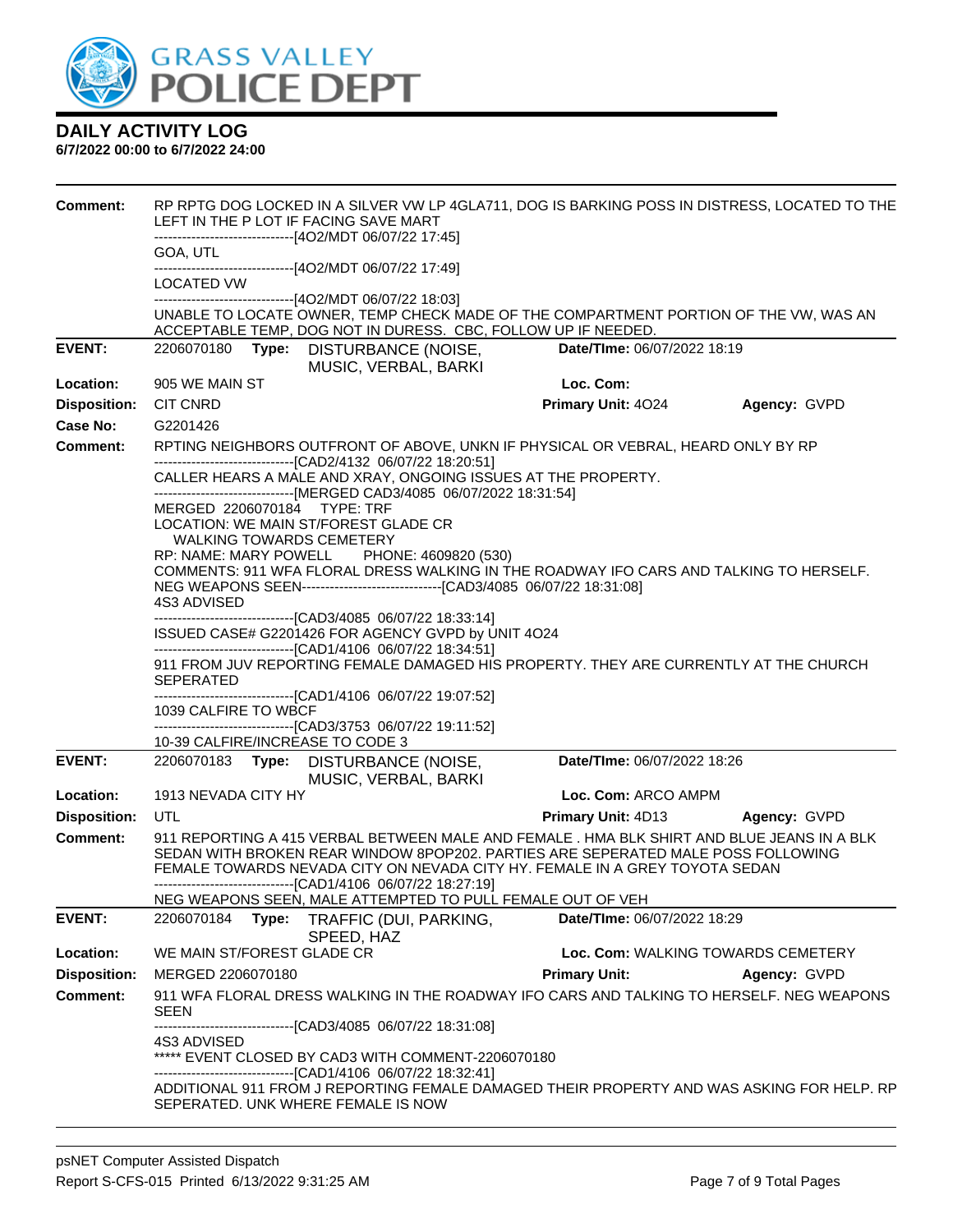

| <b>EVENT:</b>                   | 2206070193                                                                                                                             | Type: SUSPICIOUS CIRCUMSTANCE<br>(VEHICLE, PERSON                                                                                                           | Date/TIme: 06/07/2022 20:05    |              |  |
|---------------------------------|----------------------------------------------------------------------------------------------------------------------------------------|-------------------------------------------------------------------------------------------------------------------------------------------------------------|--------------------------------|--------------|--|
| Location:                       | NEVADA CITY HY/WE OLYMPIA DR                                                                                                           |                                                                                                                                                             | Loc. Com:                      |              |  |
| <b>Disposition:</b>             | <b>UTL</b>                                                                                                                             |                                                                                                                                                             | <b>Primary Unit: 4020</b>      | Agency: GVPD |  |
| <b>Comment:</b>                 | ***DO NOT AIR***                                                                                                                       | PER 4S1, VEH FOR SU SEEN ON LPR, BLK FORD RANGER 2WD NV LIC SIMILAR TO 928RPV HEADING WB ON<br>NEVADA CITY HY/ W OLYMPIA DR. 928RPV, RP WILL 10-21 4O4.     |                                |              |  |
|                                 | 4020 ADV                                                                                                                               | -------------------------------[CAD1/4106 06/07/22 20:05:43]                                                                                                |                                |              |  |
|                                 |                                                                                                                                        | ------------------------------[CAD1/4106_06/07/22 20:06:05]                                                                                                 |                                |              |  |
|                                 | 1S6 ADV TO REVIEW                                                                                                                      |                                                                                                                                                             |                                |              |  |
|                                 | NC UNITS COPY                                                                                                                          | ------------------------------[CAD1/4106 06/07/22 20:06:31]                                                                                                 |                                |              |  |
| <b>EVENT:</b>                   | 2206070195 Type: VEHICLE STOP                                                                                                          |                                                                                                                                                             | Date/TIme: 06/07/2022 20:31    |              |  |
| Location:                       | 49/20 STATE/IDAHO MARYLAND RD                                                                                                          |                                                                                                                                                             | Loc. Com: NB                   |              |  |
| <b>Disposition:</b>             |                                                                                                                                        |                                                                                                                                                             | Primary Unit: 4020             | Agency: GVPD |  |
| <b>Comment:</b>                 | License: 6KPY087                                                                                                                       |                                                                                                                                                             |                                |              |  |
|                                 |                                                                                                                                        | -------------------------------[CAD1/4106 06/07/22 20:32:00]<br>EVENT LOCATION CHANGED FROM NB 49/ IDAHO MARYLAND                                           |                                |              |  |
| <b>EVENT:</b>                   |                                                                                                                                        | 2206070198 Type: TRAFFIC ACCIDENT                                                                                                                           | Date/TIme: 06/07/2022 20:38    |              |  |
| Location:                       | 451 MILL ST                                                                                                                            |                                                                                                                                                             | Loc. Com:                      |              |  |
| <b>Disposition:</b>             | <b>RPT</b>                                                                                                                             |                                                                                                                                                             | Primary Unit: 4022             | Agency: GVPD |  |
| Case No:                        | G2201427                                                                                                                               |                                                                                                                                                             |                                |              |  |
| <b>Comment:</b>                 | 911 CALLER REPORTS VEH ACCIDENT INTO RP'S YARD WITH INJURIES. TRANSFERRED TO CALFIRE.                                                  |                                                                                                                                                             |                                |              |  |
|                                 | -------------------------------[CAD1/4106 06/07/22 20:39:16]<br>ADDITIONAL 911 REPORTING VEH INTO TREE OFF EMBANKMENT/ XFER TO CALFIRE |                                                                                                                                                             |                                |              |  |
|                                 | VEH IS ON IT'S SIDE.                                                                                                                   | ------------------------------[CAD3/3753 06/07/22 20:39:20]<br>------------------------------[CAD1/4106 06/07/22 20:39:37]                                  |                                |              |  |
|                                 | <b>VOICED</b>                                                                                                                          |                                                                                                                                                             |                                |              |  |
|                                 | JEANS. LESS THAN 1 AGO                                                                                                                 | ------------------------------[CAD1/4106 06/07/22 20:43:46]<br>PATIENT TOOK OFF ON FOOT 30 YO HMA RUNNING TOWARDS DEL ORO BLK SHIRT AND BLK HAT AND BLUE    |                                |              |  |
|                                 |                                                                                                                                        | --------------------------------[CAD3/3753 06/07/22 20:54:31]<br>WI CALLED IN AND SAID SHE WAS DRIVING IFO THE VEH THAT CRASHED AND IT SUDDENLY MADE A HARD |                                |              |  |
|                                 | ONSCENE BUT AVAIL BY 10-21.                                                                                                            | LEFT INTO THE YARD ON MILL ST. THERE WERE NO OBSTRUCTIONS IN THE ROADWAY. SHE IS NO LONGER                                                                  |                                |              |  |
|                                 |                                                                                                                                        | -------------------------------[CAD3/3753 06/07/22 21:04:06]<br>TOW ASSIGNED-GOLD COUNTRY TOW, 1025 IDAHO MARYLAND DR, GRASS VALLEY, 5309555653,            |                                |              |  |
|                                 |                                                                                                                                        | --------------------------------[CAD3/3753 06/07/22 21:04:20]<br>10-39 GOLD COUNTRY TOW/ETA 10-15 MINS                                                      |                                |              |  |
|                                 |                                                                                                                                        | -------------------------------[CAD1/4106 06/07/22 21:32:56]                                                                                                |                                |              |  |
|                                 |                                                                                                                                        | ISSUED CASE# G2201427 FOR AGENCY GVPD by UNIT 4O22<br>-------------------------------[CAD1/4106 06/07/22 22:12:13]                                          |                                |              |  |
|                                 | FCN/3702215804849                                                                                                                      |                                                                                                                                                             |                                |              |  |
| <b>EVENT:</b>                   | 2206070206 Type: TRESPASS                                                                                                              |                                                                                                                                                             | Date/TIme: 06/07/2022 21:07    |              |  |
| Location:                       | 1924 NEVADA CITY HY                                                                                                                    |                                                                                                                                                             | Loc. Com: SPOTLESS AUTO DETAIL |              |  |
| <b>Disposition:</b><br>Comment: | <b>CBC MOVING ALONG</b>                                                                                                                | EMPLOYEE REPORTING 2 MALES CAMPING BEHIND THE BUSINESS WITH A PUPPY AND A SHOPPING CART.                                                                    | <b>Primary Unit: 409</b>       | Agency: GVPD |  |
|                                 |                                                                                                                                        | NEG WEAPONS SEEN. PER RP SUBJS THERE NOW GETTING IN TRASH. RP ADV OF EXTENDED ETA<br>-----------------------[CAD1/4106_06/07/22 21:32:31]                   |                                |              |  |
|                                 | 404 COPIES                                                                                                                             |                                                                                                                                                             |                                |              |  |
| <b>EVENT:</b>                   | 2206070212<br>Type:                                                                                                                    | TRAFFIC (DUI, PARKING,                                                                                                                                      | Date/TIme: 06/07/2022 21:42    |              |  |
| Location:                       | 49 STATE/WE MCKNIGHT WY                                                                                                                | SPEED, HAZ                                                                                                                                                  | Loc. Com: NB                   |              |  |